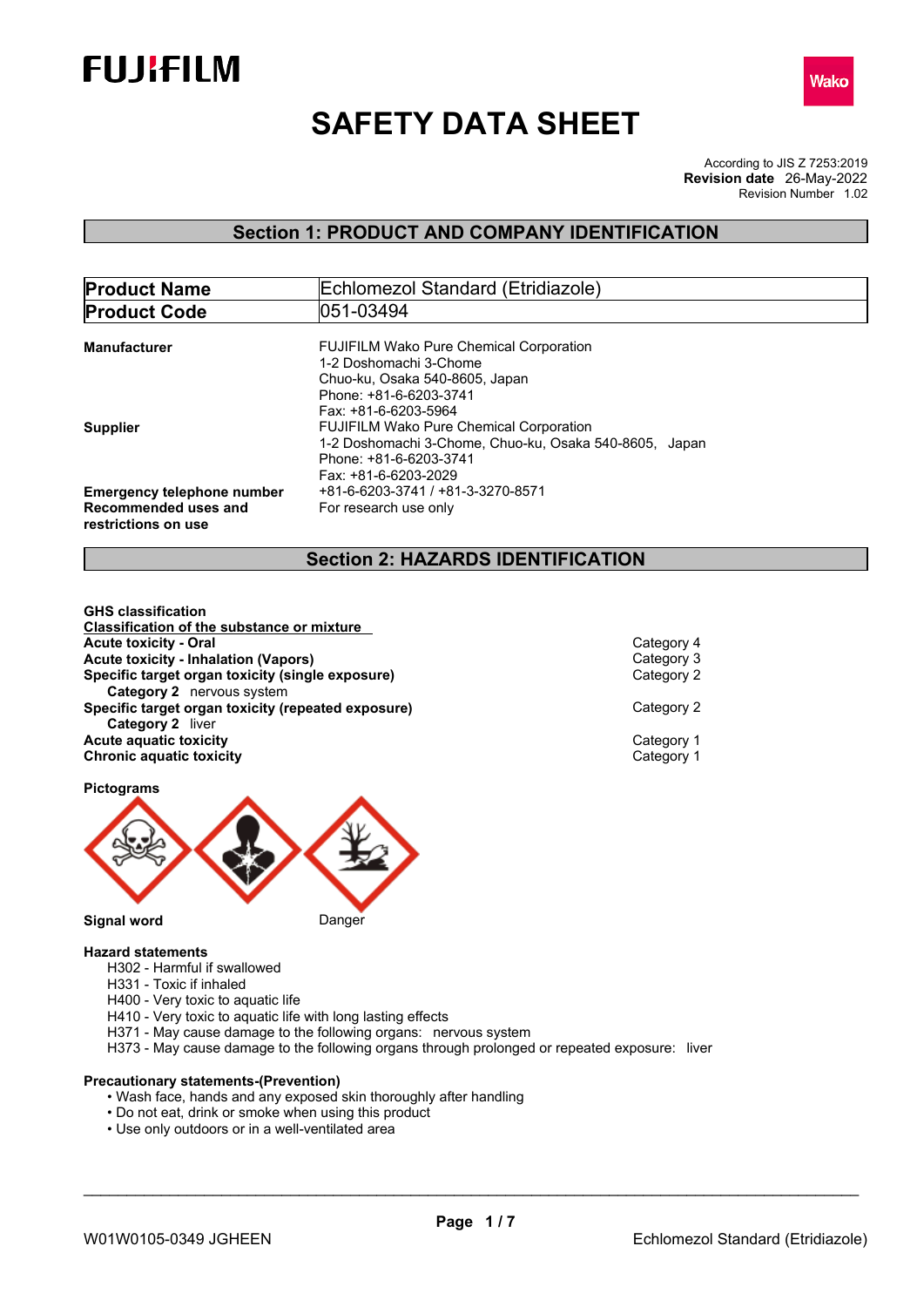• Do not breathe dust/fume/gas/mist/vapors/spray

## • Avoid release to the environment

## **Precautionary statements-(Response)**

- IF exposed or if you feel unwell: Call a POISON CENTER or doctor/physician
- IF INHALED: Remove victim to fresh air and keep at rest in a position comfortable for breathing
- Call a POISON CENTER or doctor/physician
- IF SWALLOWED: Call a POISON CENTER or doctor/physician if you feel unwell
- Rinse mouth
- Collect spillage

## **Precautionary statements-(Storage)**

- Store in a well-ventilated place. Keep container tightly closed
- Store locked up

## **Precautionary statements-(Disposal)**

• Dispose of contents/container to an approved waste disposal plant

## **Others**

## **Other hazards** Not available

## **Section 3: COMPOSITION/INFORMATION ON INGREDIENTS**

**Single Substance or Mixture** Substance

## **Formula** C5H5Cl3N2OS

| <b>Chemical Name</b>           | Weight-% | <b>Molecular weight</b>  | <b>ENCS</b>            | <b>ISHL No.</b>                    | <b>CAS RN</b>                     |
|--------------------------------|----------|--------------------------|------------------------|------------------------------------|-----------------------------------|
| Echlomezol                     | 98.0     | 247.53                   | N/A                    | $\sqrt{7}$<br>ററ<br>∍יס−י<br>่ - เ | $\sim$ $\sim$<br>$2593 -$<br>15-9 |
| Note on<br><b>ISHL</b><br>No.: | in the   | means announced<br>table | l chemical substances. |                                    |                                   |

**Impurities and/or Additives:** Not applicable

## **Section 4: FIRST AID MEASURES**

### **Inhalation**

Remove to fresh air. If symptoms persist, call a physician.

## **Skin contact**

Wash off immediately with soap and plenty of water. If symptoms persist, call a physician.

## **Eye contact**

IF IN EYES: Rinse cautiously with water for several minutes. Remove contact lenses, if present and easy to do. Continue rinsing. Immediate medical attention is required.

### **Ingestion**

Rinse mouth. Never give anything by mouth to an unconscious person. Call a physician or poison control center immediately. Do not induce vomiting without medical advice.

### **Protection of first-aiders**

Use personal protective equipment as required.

## **Section 5: FIRE FIGHTING MEASURES**

## **Suitable extinguishing media**

Water spray (fog), Carbon dioxide (CO2), Foam, Extinguishing powder, Sand

## **Unsuitable extinguishing media**

No information available

## **Specific hazards arising from the chemical product**

Thermal decomposition can lead to release of irritating and toxic gases and vapors.

## **Special extinguishing method**

## No information available

## **Special protective actions for**

## **fire-fighters**

Use personal protective equipment as required.Firefighters should wear self-contained breathing apparatus and full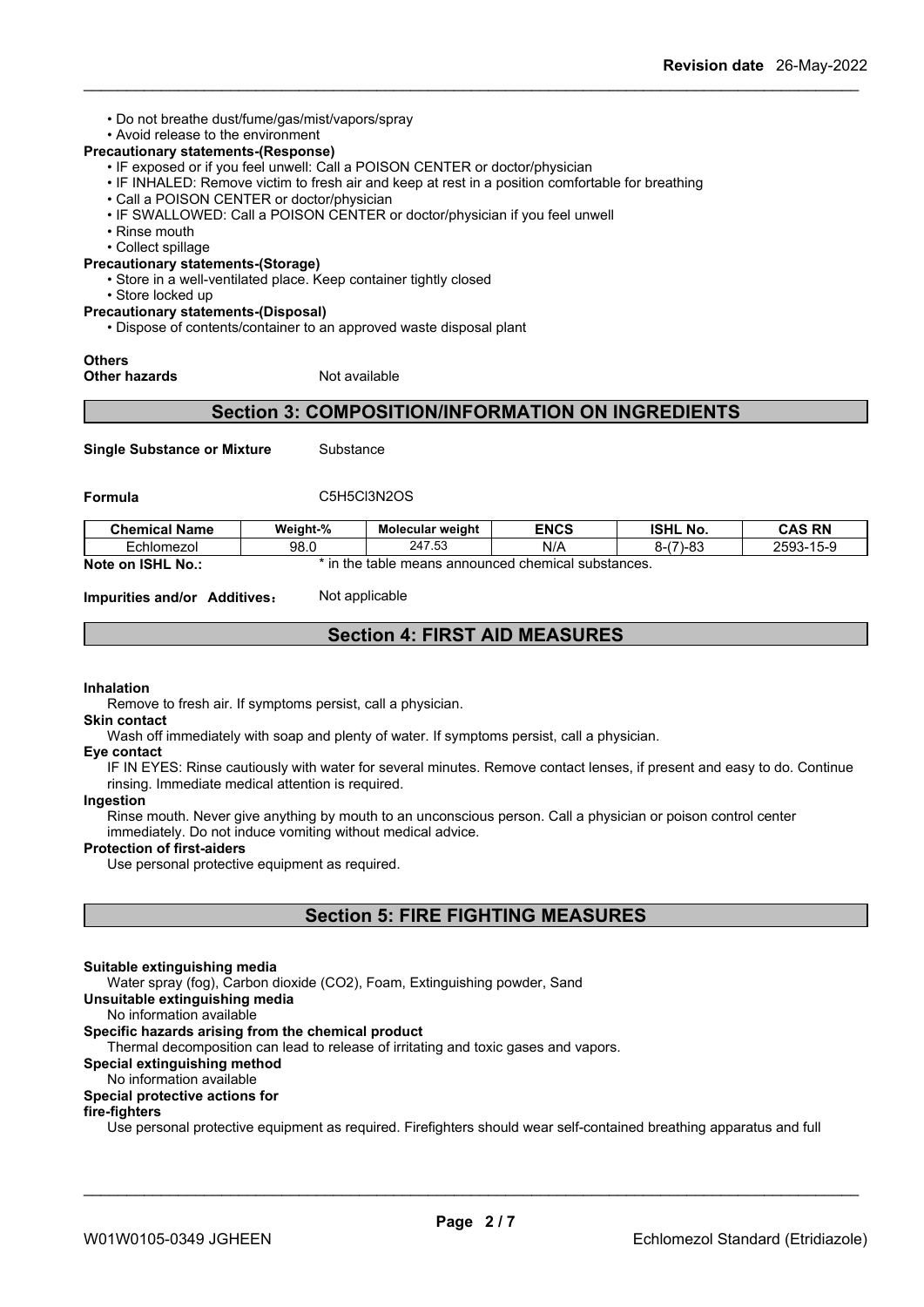firefighting turnout gear.

## **Section 6: ACCIDENTAL RELEASE MEASURES**

#### **Personal precautions, protective equipment and emergency procedures**

For indoor, provide adequate ventilation process until the end of working. Deny unnecessary entry other than the people involved by, for example, using a rope. While working, wear appropriate protective equipments to avoid adhering it on skin, or inhaling the gas. Work from windward, and retract the people downwind.

#### **Environmental precautions**

To be careful not discharged to the environment without being properly handled waste water contaminated.

## **Methods and materials for contaminent and methods and materials for cleaning up**

Absorb dry sand, earth, sawdust and the waste. Collect empty container that can be sealed.

## **Recoverly, neutralization**

No information available

## **Secondary disaster prevention measures**

Clean contaminated objects and areas thoroughly observing environmental regulations.

## **Section 7: HANDLING AND STORAGE**

### **Handling**

#### **Technical measures**

Highly flammable. Avoid contact with high temperature objects, spark, and strong oxidizing agents. Use with local exhaust ventilation.

#### **Precautions**

Do not rough handling containers, such as upsetting, falling, giving a shock, and dragging Prevent leakage, overflow, and scattering. Not to generate steam and dust in vain. Seal the container after use. After handling, wash hands and face, and then gargle In places other than those specified, should not be smoking or eating and drinking Should not be brought contaminated protective equipment and gloves to rest stops Deny unnecessary entry of non-emergency personnel to the handling area

## **Safety handling precautions**

Avoid contact with skin, eyes or clothing. Use personal protective equipment as required.Take necessary action to avoid static electricity discharge (which might cause ignition of organic vapors).

#### **Storage**

## **Safe storage conditions**

**Safe packaging material** Glass **Incompatible substances** Strong oxidizing agents

**Storage conditions** Store away from sunlight in a cool (2-10 °C) well-ventilated dry place.

## **Section 8: EXPOSURE CONTROLS/PERSONAL PROTECTION**

#### **Engineering controls**

In case of indoor workplace, seal the source or use a local exhaust system. Provide the safety shower facility, and handand eye-wash facility. And display their position clearly.

**Exposure limits** This product, as supplied, does not contain any hazardous materials with occupational exposure limits established by the region specific regulatory bodies.

## **Personal protective equipment**<br>**Respiratory protection** Protective mask **Respiratory protection**<br>Hand protection

**Protective gloves Eye protection** protective eyeglasses or chemical safety goggles<br> **Skin and body protection** Long-sleeved work clothes

#### **Skin** and body protection **General hygiene considerations**

Handle in accordance with good industrial hygiene and safety practice.

## **Section 9: PHYSICAL AND CHEMICAL PROPERTIES**

## **Form**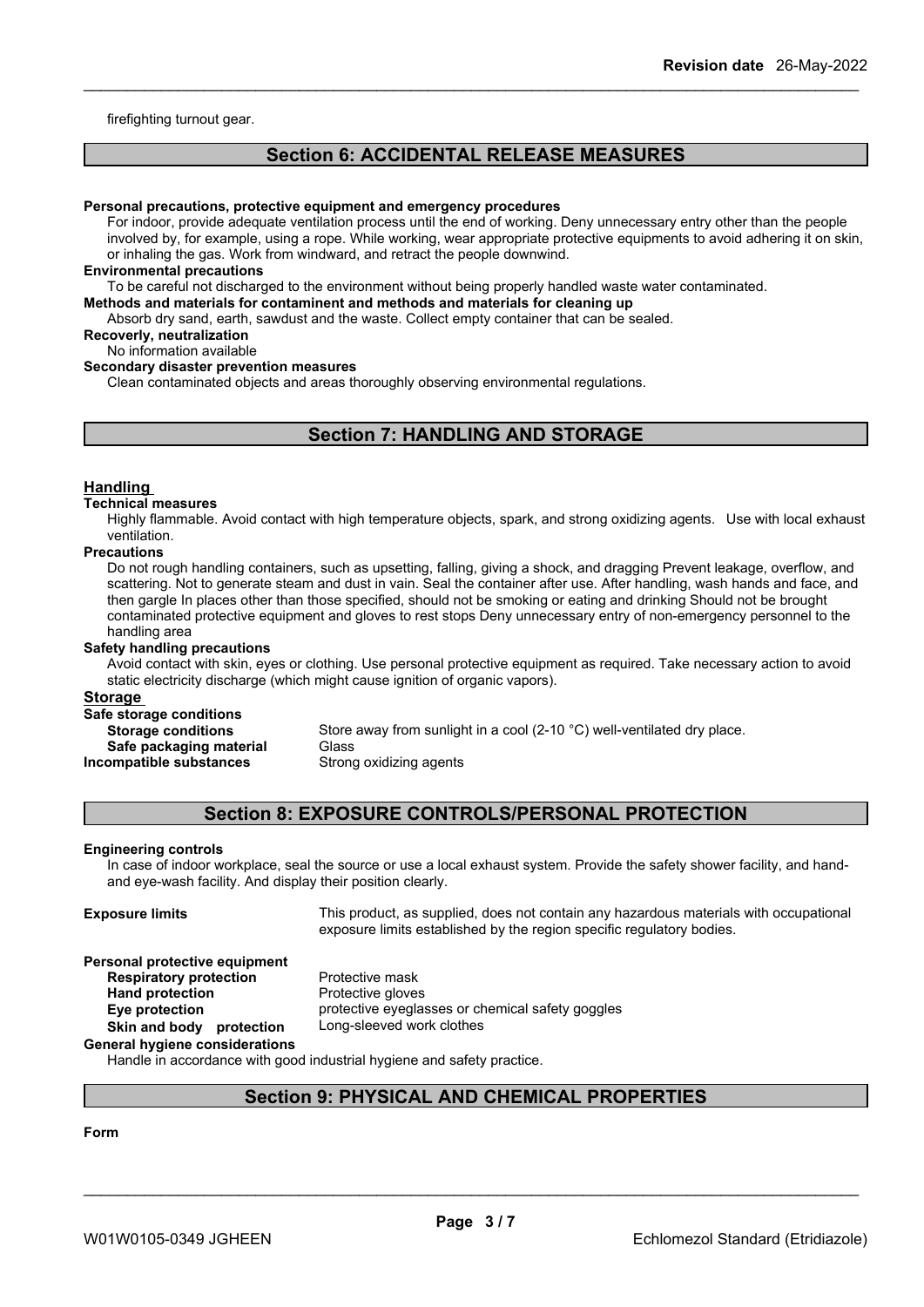| 20 $\degree$ C<br>Melting point/freezing point<br>no data available<br>Boiling point, initial boiling point and boiling range<br>no data available<br><b>Flammability</b><br>no data available<br>no data available<br>Upper/lower flammability or<br>no data available<br>Upper:<br>no data available<br>Lower:<br>no data available<br>no data available<br>no data available<br>Decomposition temperature:<br>no data available<br>рH<br>no data available<br>Viscosity (coefficient of viscosity)<br>no data available<br><b>Dynamic viscosity</b><br>Ethanol, acetone: Very soluble. water: very slightly soluble.<br>no data available<br>no data available<br>1.50 g/mL<br><b>Specific Gravity / Relative density</b> | Color<br><b>Turbidity</b><br>Appearance<br>Odor | pale yellow - yellow<br>clear (upon melting)<br>mass or upon melting, liquid<br>no data available |
|------------------------------------------------------------------------------------------------------------------------------------------------------------------------------------------------------------------------------------------------------------------------------------------------------------------------------------------------------------------------------------------------------------------------------------------------------------------------------------------------------------------------------------------------------------------------------------------------------------------------------------------------------------------------------------------------------------------------------|-------------------------------------------------|---------------------------------------------------------------------------------------------------|
|                                                                                                                                                                                                                                                                                                                                                                                                                                                                                                                                                                                                                                                                                                                              |                                                 |                                                                                                   |
| <b>Evaporation rate:</b><br>Flammability (solid, gas):<br>explosive limits<br><b>Solubilities</b><br>n-Octanol/water partition coefficient: (log Pow)<br>Vapour pressure                                                                                                                                                                                                                                                                                                                                                                                                                                                                                                                                                     |                                                 |                                                                                                   |
|                                                                                                                                                                                                                                                                                                                                                                                                                                                                                                                                                                                                                                                                                                                              |                                                 |                                                                                                   |
|                                                                                                                                                                                                                                                                                                                                                                                                                                                                                                                                                                                                                                                                                                                              |                                                 |                                                                                                   |
|                                                                                                                                                                                                                                                                                                                                                                                                                                                                                                                                                                                                                                                                                                                              |                                                 |                                                                                                   |
|                                                                                                                                                                                                                                                                                                                                                                                                                                                                                                                                                                                                                                                                                                                              |                                                 |                                                                                                   |
|                                                                                                                                                                                                                                                                                                                                                                                                                                                                                                                                                                                                                                                                                                                              |                                                 |                                                                                                   |
|                                                                                                                                                                                                                                                                                                                                                                                                                                                                                                                                                                                                                                                                                                                              |                                                 |                                                                                                   |
| <b>Flash point</b><br>Auto-ignition temperature:                                                                                                                                                                                                                                                                                                                                                                                                                                                                                                                                                                                                                                                                             |                                                 |                                                                                                   |
|                                                                                                                                                                                                                                                                                                                                                                                                                                                                                                                                                                                                                                                                                                                              |                                                 |                                                                                                   |
|                                                                                                                                                                                                                                                                                                                                                                                                                                                                                                                                                                                                                                                                                                                              |                                                 |                                                                                                   |
|                                                                                                                                                                                                                                                                                                                                                                                                                                                                                                                                                                                                                                                                                                                              |                                                 |                                                                                                   |
|                                                                                                                                                                                                                                                                                                                                                                                                                                                                                                                                                                                                                                                                                                                              |                                                 |                                                                                                   |
|                                                                                                                                                                                                                                                                                                                                                                                                                                                                                                                                                                                                                                                                                                                              |                                                 |                                                                                                   |
|                                                                                                                                                                                                                                                                                                                                                                                                                                                                                                                                                                                                                                                                                                                              |                                                 |                                                                                                   |
|                                                                                                                                                                                                                                                                                                                                                                                                                                                                                                                                                                                                                                                                                                                              |                                                 |                                                                                                   |
|                                                                                                                                                                                                                                                                                                                                                                                                                                                                                                                                                                                                                                                                                                                              |                                                 |                                                                                                   |
|                                                                                                                                                                                                                                                                                                                                                                                                                                                                                                                                                                                                                                                                                                                              |                                                 |                                                                                                   |
|                                                                                                                                                                                                                                                                                                                                                                                                                                                                                                                                                                                                                                                                                                                              |                                                 |                                                                                                   |
| no data available<br><b>Vapour density</b>                                                                                                                                                                                                                                                                                                                                                                                                                                                                                                                                                                                                                                                                                   |                                                 |                                                                                                   |
| <b>Particle characteristics</b><br>no data available                                                                                                                                                                                                                                                                                                                                                                                                                                                                                                                                                                                                                                                                         |                                                 |                                                                                                   |

## **Section 10: STABILITY AND REACTIVITY**

#### **Stability**

**Reactivity** no data available<br> **Chemical stability** May be altered by May be altered by light. **Hazardous reactions** None under normal processing **Conditions to avoid** Extremes of temperature and direct sunlight, Heat, flames and sparks, static electricity, spark **Incompatible materials** Strong oxidizing agents **Hazardous decomposition products** Carbon monooxide (CO), Carbon dioxide (CO2), Nitrogen oxides (NOx), Sulfur oxides (SOx), Halides

## **Section 11: TOXICOLOGICAL INFORMATION**

# **Acute toxicity**

| <b>Chemical Name</b> | <b>Oral LD50</b>                                              | <b>Dermal LD50</b>                               | <b>Inhalation LC50</b>                                                                 |
|----------------------|---------------------------------------------------------------|--------------------------------------------------|----------------------------------------------------------------------------------------|
| Echlomezol           | 1077 mg / kg (Rat)                                            | >5000 mg / kg (Rat)                              | $Rat$ ) 4 h<br>$> 5.7$ ma/L                                                            |
|                      |                                                               |                                                  |                                                                                        |
| <b>Chemical Name</b> | Acute toxicity -oral- source<br>information                   | information                                      | Acute toxicity -dermal- source Acute toxicity -inhalation gas-<br>source information   |
| Echlomezol           | Based on the NITE GHS<br>classification results.              | Based on the NITE GHS<br>classification results. | Based on the NITE GHS<br>classification results.                                       |
| <b>Chemical Name</b> | <b>Acute toxicity -inhalation</b><br>vapor-source information | source information                               | Acute toxicity -inhalation dust-Acute toxicity -inhalation mist-<br>source information |
| Echlomezol           | Based on the NITE GHS<br>classification results.              | Based on the NITE GHS<br>classification results. | Based on the NITE GHS<br>classification results.                                       |

#### **Skin irritation/corrosion**

| <b>Name</b>   | Skir                                                                   |
|---------------|------------------------------------------------------------------------|
| - - -         | $\alpha$ corrosion/irritation source information $\sim$                |
| :nioi<br>nezo | GHS<br>.<br>$\pm$ NIT<br>on the<br>.222<br>classification<br>≧results. |

**Serious eye damage/ irritation**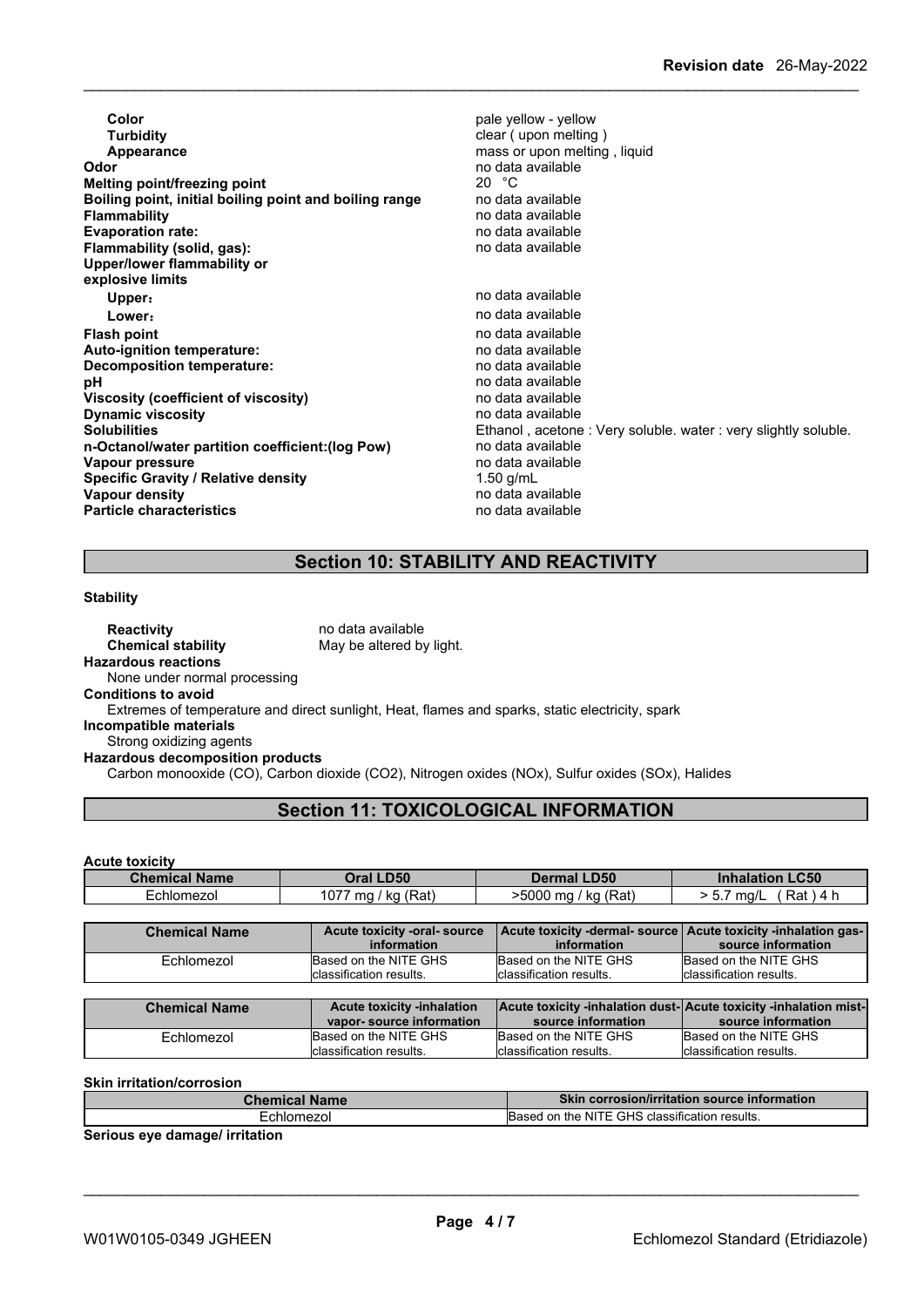| <b>Chemical Name</b>                     | Serious eye damage/irritation source information     |
|------------------------------------------|------------------------------------------------------|
| Echlomezol                               | Based on the NITE GHS classification results.        |
| <b>Respiratory or skin sensitization</b> |                                                      |
| <b>Chemical Name</b>                     | Respiratory or Skin sensitization source information |
| Echlomezol                               | Based on the NITE GHS classification results.        |
| Reproductive cell mutagenicity           |                                                      |
| <b>Chemical Name</b>                     | germ cell mutagencity source information             |
| Echlomezol                               | Based on the NITE GHS classification results.        |
| Carcinogenicity                          |                                                      |
| <b>Chemical Name</b>                     | <b>Carcinogenicity source information</b>            |
| Echlomezol                               | Based on the NITE GHS classification results.        |
|                                          |                                                      |
| <b>Reproductive toxicity</b>             |                                                      |
| <b>Chemical Name</b>                     | Reproductive toxicity source information             |
| Echlomezol                               | Based on the NITE GHS classification results.        |
| <b>STOT-single exposure</b>              |                                                      |
| <b>Chemical Name</b>                     | STOT -single exposure- source information            |
| Echlomezol                               | Based on the NITE GHS classification results.        |
| <b>STOT-repeated exposure</b>            |                                                      |
| <b>Chemical Name</b>                     | STOT -repeated exposure- source information          |
| Echlomezol                               | Based on the NITE GHS classification results.        |
|                                          |                                                      |

## **Aspiration hazard Chemical Name Aspiration Hazard source** information Echlomezol Based on the NITE GHS classification results.

## **Section 12: ECOLOGICAL INFORMATION**

## **Ecotoxicity**

| <b>Chemical Name</b> | Algae/aguatic plants        | ™ish                     | Crustacea |
|----------------------|-----------------------------|--------------------------|-----------|
| ≟chlomezoi           | EC50:Chlorophyta            | .C50:Oncorhvnchus mvkiss | N/A       |
|                      | 72 h<br>$0.39 \text{ ma/L}$ | 0.63 - 0.95 mg/L 96 h    |           |

### **Other data**

| <b>Chemical Name</b> | Short-term (acute) hazardous to the<br>aquatic environment source<br>information | Long-term (chronic) hazardous to the<br>aquatic environment source<br>information |
|----------------------|----------------------------------------------------------------------------------|-----------------------------------------------------------------------------------|
| Echlomezol           | Based on the NITE GHS classification<br>lresults.                                | Based on the NITE GHS classification<br>lresults.                                 |

| Persistence and degradability    | No information available |
|----------------------------------|--------------------------|
| <b>Bioaccumulative potential</b> | No information available |
| <b>Mobility in soil</b>          | No information available |
| Hazard to the ozone layer        | No information available |

## **Section 13: DISPOSAL CONSIDERATIONS**

## **Waste from residues**

Disposal should be in accordance with applicable regional, national and local laws and regulations.

## **Contaminated container and contaminated packaging**

Disposal should be in accordance with applicable regional, national and local laws and regulations.

## **Section 14: TRANSPORT INFORMATION**

**ADR/RID UN** number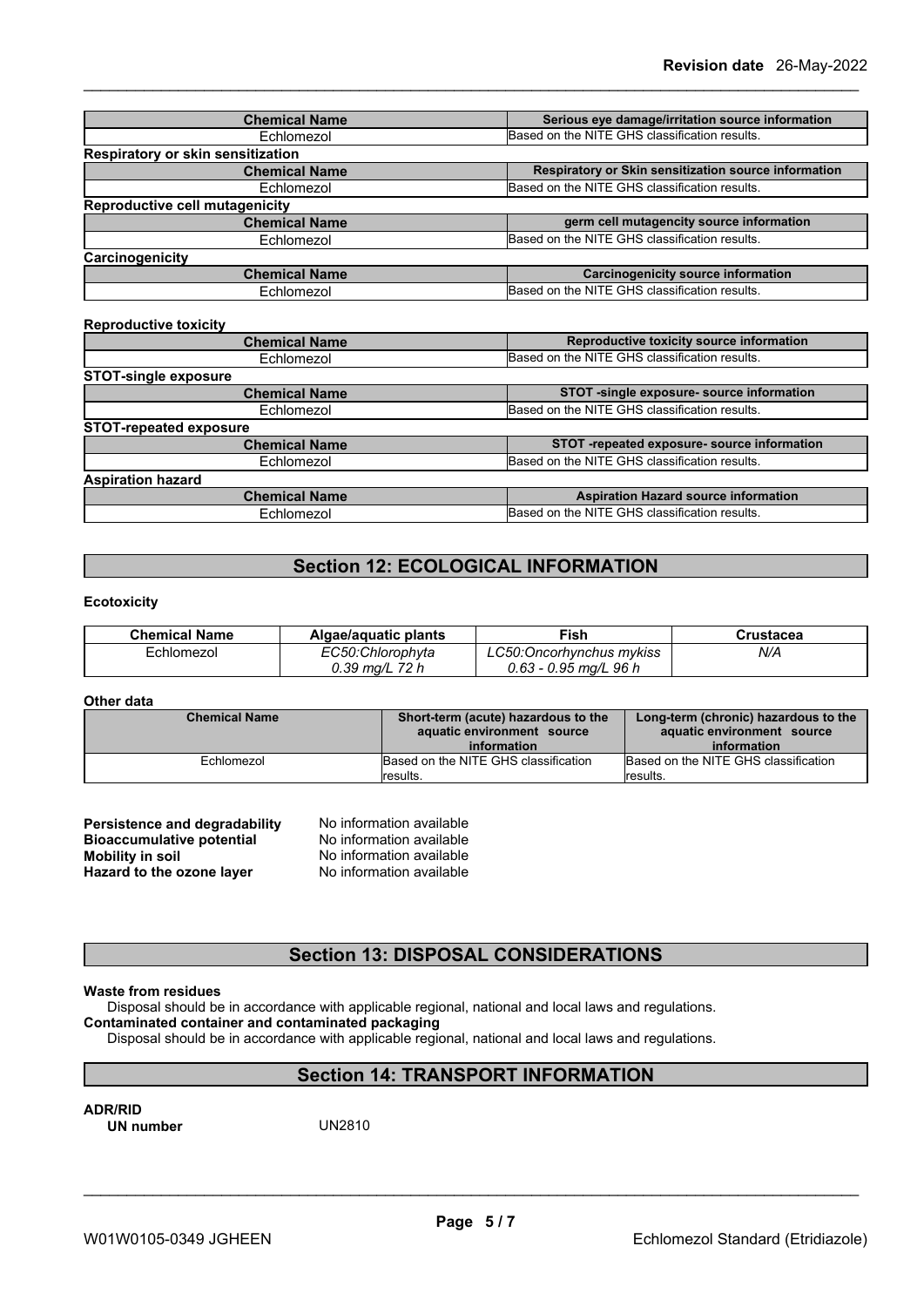| <b>Environmentally Hazardous</b><br><b>Substance</b>           | Yes                                        |
|----------------------------------------------------------------|--------------------------------------------|
| <b>Packing group</b>                                           | Ш                                          |
| <b>Subsidiary hazard class</b>                                 |                                            |
| <b>UN classfication</b>                                        | 6.1                                        |
| Proper shipping name:                                          | Toxic liquid, organic, n.o.s. (Echlomezol) |
| <b>UN number</b>                                               | UN2810                                     |
| <b>IATA</b>                                                    |                                            |
| the IBC Code                                                   |                                            |
| Annex II of MARPOL 73/78 and                                   |                                            |
| <b>Transport in bulk according to</b> No information available |                                            |
| <b>Marine pollutant (Sea)</b>                                  | Yes                                        |
| Packing group                                                  | Ш                                          |
| <b>Subsidiary hazard class</b>                                 |                                            |
| UN classfication                                               | 6.1                                        |
| Proper shipping name:                                          | Toxic liquid, organic, n.o.s. (Echlomezol) |
| <b>IMDG</b><br><b>UN number</b>                                | UN2810                                     |
| <b>Marine pollutant</b>                                        | Yes                                        |
| <b>Subsidiary hazard class</b><br>Packing group                | Ш                                          |
| Proper shipping name:<br><b>UN classfication</b>               | 6.1                                        |
|                                                                | Toxic liquid, organic, n.o.s. (Echlomezol) |

| <b>International Inventories</b>                       |                                                                                  |
|--------------------------------------------------------|----------------------------------------------------------------------------------|
| <b>EINECS/ELINCS</b>                                   | Listed                                                                           |
| TSCA                                                   |                                                                                  |
|                                                        |                                                                                  |
| Japanese regulations                                   |                                                                                  |
| <b>Fire Service Act</b>                                | Category IV, Class III petroleums, dangerous grade 3                             |
| <b>Poisonous and Deleterious</b>                       | Not applicable                                                                   |
| <b>Substances Control Law</b>                          |                                                                                  |
| <b>Industrial Safety and Health Act Not applicable</b> |                                                                                  |
| <b>Regulations for the carriage</b>                    | Toxic Substances - Poison (Ordinance Art.3, Ministry of Transportation Ordinance |
| and storage of dangerous                               | Regarding Transport by Ship and Storage, Attached Table 1)                       |
| goods in ship                                          |                                                                                  |
| <b>Civil Aeronautics Law</b>                           | Toxic and Infectious Substances (Ordinance Art.194, MITL Nortification for Air   |
|                                                        | Transportation of Explosives etc., Attached Table 1)                             |
| <b>Pollutant Release and Transfer Class 2</b>          |                                                                                  |
| <b>Register Law</b>                                    |                                                                                  |
| $(-2023.3.31)$                                         |                                                                                  |
| Class 2 - No.                                          | 13                                                                               |
| <b>Pollutant Release and Transfer</b>                  | Not applicable                                                                   |
| Register Law                                           |                                                                                  |
| (2023/4/1~)                                            |                                                                                  |
| <b>Export Trade Control Order</b>                      | Not applicable                                                                   |
|                                                        |                                                                                  |

| <b>Chemical Name</b>           | Poisonous and Deleterious<br>Substances Control Law | Industrial Safety and Health Act<br><b>Substances</b><br>(Law Art 57-2)<br>$(-2024.3.31)$ | Pollutant Release and Transfer<br>Register Law<br>(~2023.3.31) |  |
|--------------------------------|-----------------------------------------------------|-------------------------------------------------------------------------------------------|----------------------------------------------------------------|--|
| Echlomezol<br>2593-15-9 (98.0) |                                                     |                                                                                           | Applicable                                                     |  |

**Key literature references and sources for data etc.**

**Section 16: OTHER INFORMATION**

NITE: National Institute of Technology and Evaluation (JAPAN) http://www.safe.nite.go.jp/japan/db.html